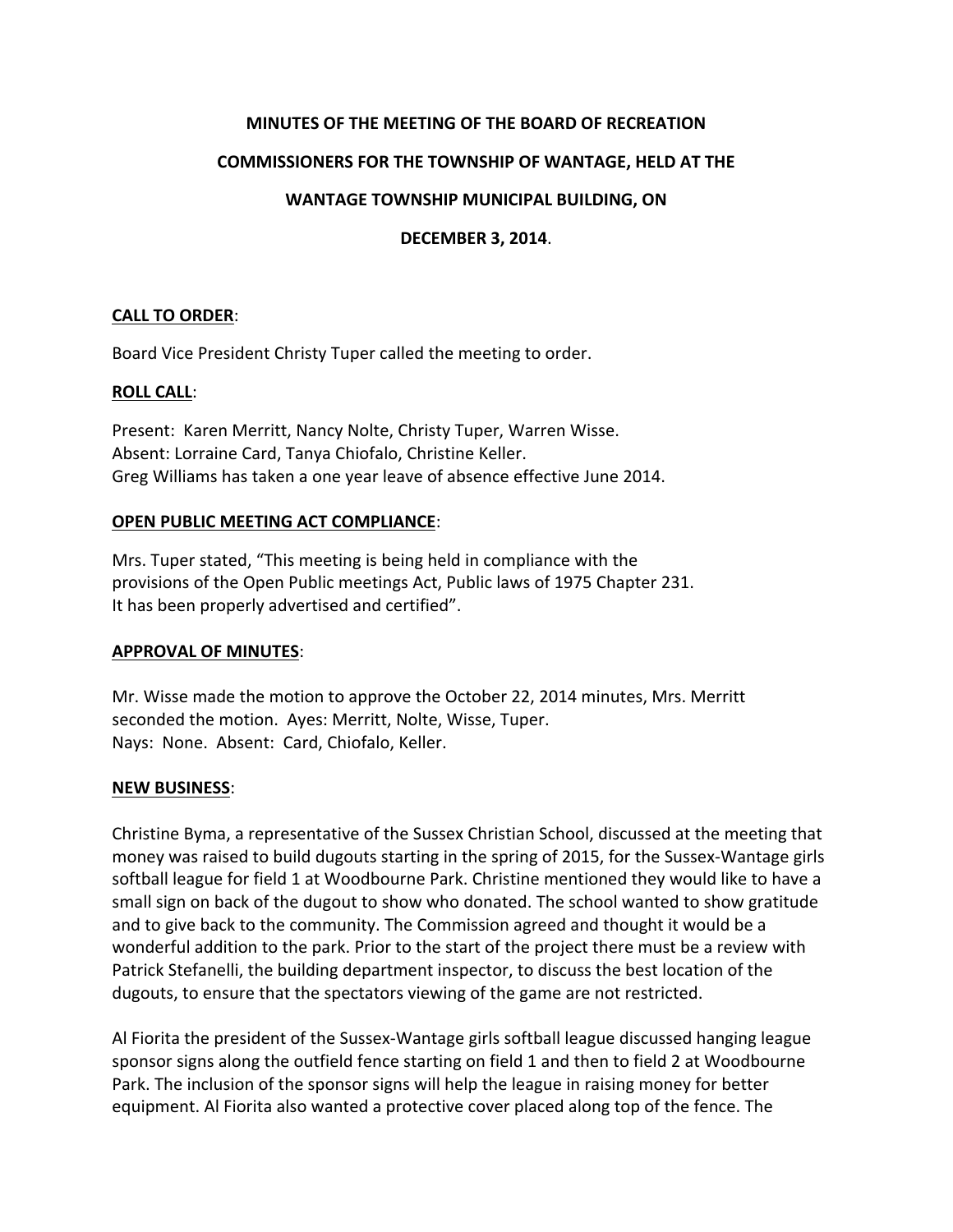Commission agreed with the addition of the sponsor signs. Before purchase, the total number of signs and size of each should be discussed with the Commission. To follow the restrictions, the signs must be of a consistent size and spacing and must come down seasonally.

Jill Pastore was not present at the meeting to discuss soccer for young children under five years old.

Paul Colaluca requested for field usage from 9:00 am to 2:00 pm on December 14, 2014 at Woodbourne Park, for a flag football charity fundraiser tournament for the Wounded Warriors Project. In the Commission's discussion, they supported the cause and applauded their efforts in establishing a fundraiser. The Commission denied at this time the usage of the field because more information is needed, such as the number of teams and people attending, and the possibility of damage to the field. Mrs. Tuper made the motion to deny, Mrs. Merritt second the motion. Ayes: None. Nays: Merritt, Nolte, Wisse, Tuper.

A veteran who is serving in Afghanistan saw a need to donate sports equipment to Afghan children. The Commission decided for the Sussex-Wantage Regional School District to get involved collecting the donations and to raise money for shipment to Afghanistan. Initial steps will be taken for school approval and addressed at the January 2015 meeting.

Christy Tuper made the motion to excuse Greg Williams. He has taken a leave of absence from the Board of Recreation Commission. Mr. Wisse seconded the motion. Ayes: Merritt, Nolte, Wisse, Tuper. Nays: None.

Christy Tuper made the motion to approve discount Mountain Creek ski passes for the entire Wantage community. Nancy Nolte seconded the motion. Ayes: Merritt, Nolte, Wisse, Tuper. Nays: None.

## **OLD BUSINESS**:

Andrew Kattermann attended the meeting to further discuss field usage for High Point Lacrosse. He mentioned he did initially contact Heather from the soccer league. He would like Saturday after 1:00 pm and one day during the week for lacrosse and a Sunday if available. Andrew Kattermann asked if the Lawrence school would be available for practice. It was also discussed to look at the Lott Road fields for additional usage. He will continue to communicate with Heather to confirm usage dates and which field to use.

Christy Tuper, Karen Merritt and Warren Wisse will help out at the Christmas tree lighting event on December 5, 2014. 

The Commission set the date for the Easter Egg Hunt. The date will be Saturday March 21, 2015 and the rain date will be on Saturday March 28th. The start time is 11:00 am.